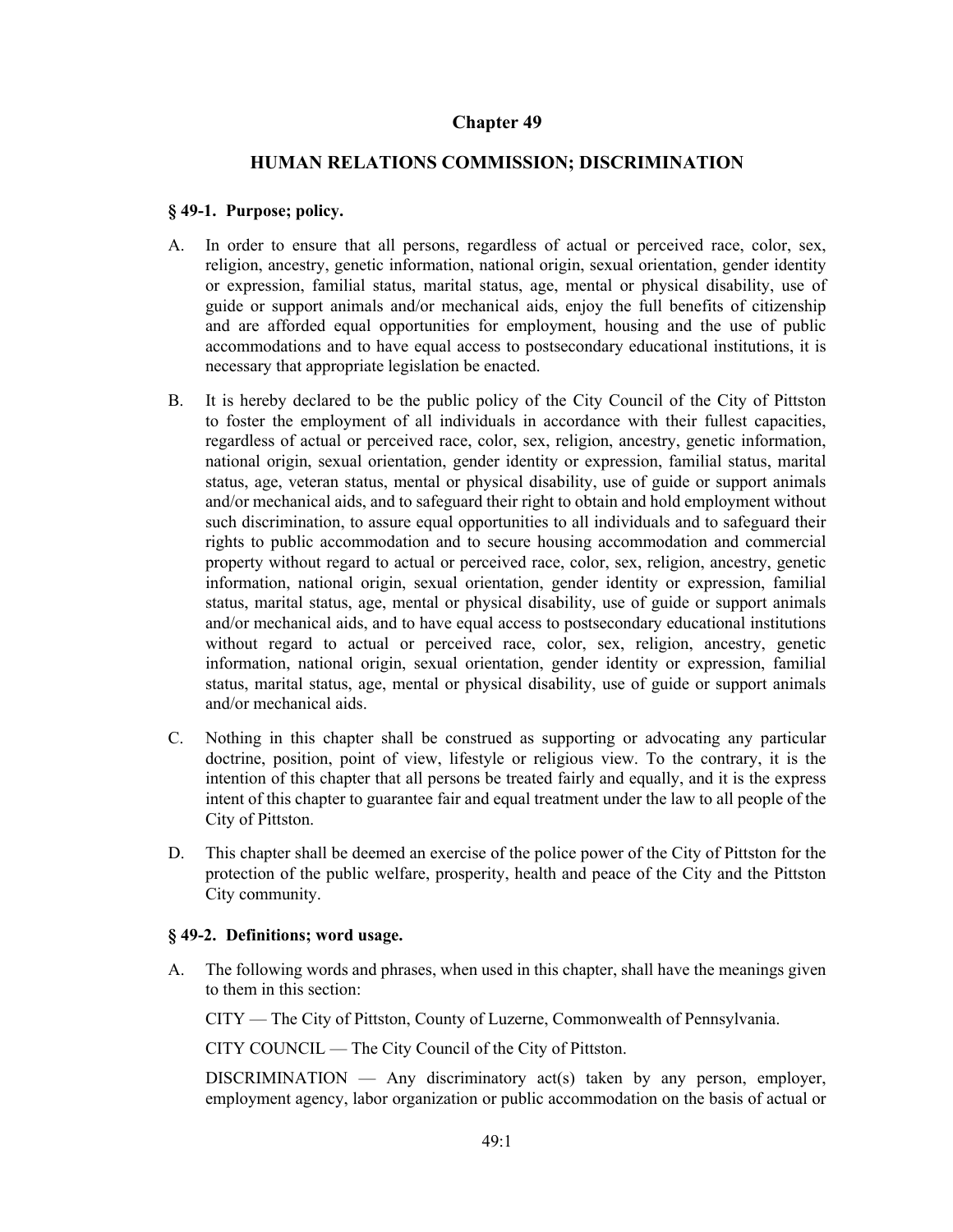perceived race, color, sex, religion, ancestry, genetic information, national origin, sexual orientation, gender identity or expression, familial status, marital status, age, mental or physical disability, use of guide or support animals and/or mechanical aids.

DISCRIMINATORY ACTS — All acts defined in the Pennsylvania Human Relations Act<sup>1</sup> as unlawful discriminatory practices. The fact that the Pennsylvania Human Relations Act would not define a practice as unlawful when that practice is taken on the basis of actual or perceived sexual orientation, gender identity or expression, genetic information or marital status shall not exempt such practice from being considered a discriminatory act under this chapter.

EMPLOYER — Any person who employs one or more employees, including the City of Pittston, its departments, boards and commissions, and any other government agency within its jurisdiction.

GENDER IDENTITY OR EXPRESSION — Self perception, or perception by others, as male or female, and shall include an individual's appearance, behavior, or physical characteristics, that may be in accord with, or opposed to, one's physical anatomy, chromosomal sex, or sex assigned at birth, and shall include, but is not limited to, persons who are undergoing or have completed sex reassignment, are transgendered or gender variant.

PERSON — Any natural person, fraternal, civic or other membership organization, corporation, general or limited partnership, proprietorship, limited-liability company, or similar business organization, including the City of Pittston, its departments, boards and commissions, and other for-profit and nonprofit organizations.

PUBLIC ACCOMMODATION — Any accommodation, resort or amusement which is open to, accepts or solicits the patronage of the general public or offers goods or services, including loans, to the general public or is listed in Section 4(l) of the Pennsylvania Human Relations Act, 43 P.S. § 954(l).

SEXUAL ORIENTATION — Actual or perceived homosexuality, heterosexuality and/or bisexuality.

To the extent words and phrases appearing in this chapter are not expressly defined herein, the meanings in this chapter shall be construed consistently with the Pennsylvania Human Relations Act. B.

## **§ 49-3. Unlawful practices.**

- Discrimination in housing, employment, public accommodations or access to educational institutions is prohibited under this chapter. A.
- Retaliation against any individual because such individual has opposed any practice forbidden by this chapter or because such individual has made a charge, testified or assisted in any manner in any investigation, proceeding or hearing under this chapter is prohibited under this chapter. B.
- Aiding, abetting, inciting, compelling or coercing the doing of any act declared by this chapter to be an unlawful practice or obstructing or preventing any person from complying with the provisions of this chapter is prohibited under this chapter. C.

**<sup>1.</sup> Editor's Note: See 43 P.S. § 951 et seq.**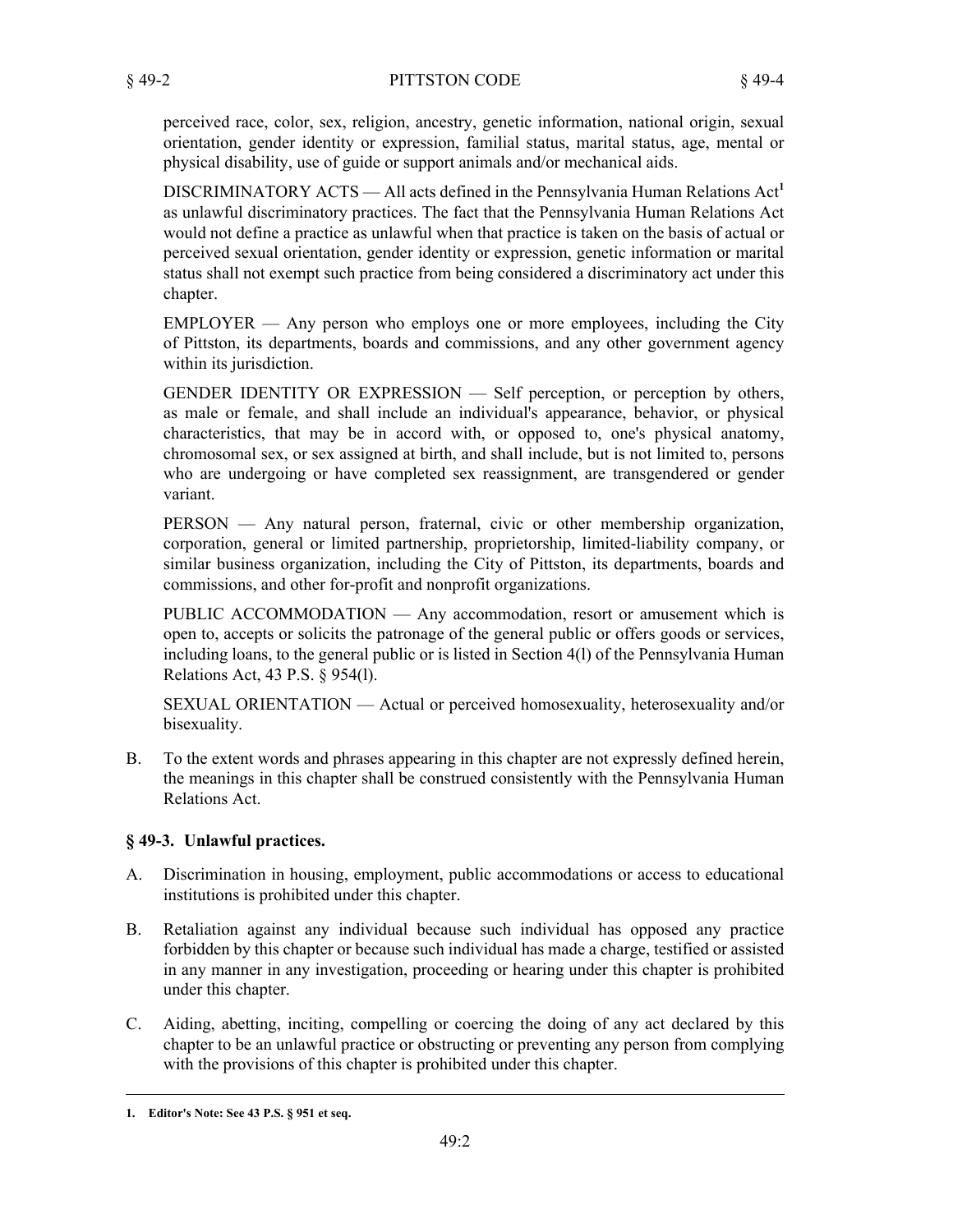## **§ 49-4. Exceptions.**

Notwithstanding any other provision of this chapter, it shall not be an unlawful employment practice for a religious corporation or association, not supported in whole or in part by governmental appropriations, to refuse to hire or employ an individual on the basis of religion.

#### **§ 49-5. Establishment of Human Relations Commission.**

- Pursuant to 43 P.S. § 962.1 of the Pennsylvania Human Relations Act, there is hereby established a Human Relations Commission in and for the City of Pittston (hereinafter referred to as the "Pittston City Human Relations Commission" or the "Commission"). A.
- The Pittston City Human Relations Commission shall consist of no fewer than seven and no more than 15 members, who shall serve overlapping terms of three years each. At all times, there shall be an odd number of members. All members of the Commission shall be appointed by the City Council. The Commission may elect up to three nonvoting, ex officio members to broaden the diversity that serves on the Commission. Members shall be residents of the City or individuals who work full-time within the City of Pittston. No voting member of the Pittston City Human Relations Commission shall hold any office in any political party. Members of the Pittston City Human Relations Commission shall serve without salary but may be paid expenses incurred in the performance of their duties, as approved by City Council. Paid staff may be hired, as approved by City Council, to assist in the performance of the duties of the Commission. B.
- One of the Commission's members shall be appointed as the Chairperson of the Commission by City Council. The Chairperson will be responsible for setting Commission meetings, coordinating with the Pittston City Administrator regarding received complaints and answers, and generally ensuring that the duties of the Commission are fulfilled. The Chairperson may delegate responsibility for Commission duties to specific Commissioners or to paid staff, if applicable. C.
- City Council hereby grants to the Pittston City Human Relations Commission all of the powers necessary to the execution of its duties (as set forth below), provided that those powers shall not exceed those exercised by the Pennsylvania Human Relations Commission under the Pennsylvania Human Relations Act. D.

#### **§ 49-6. Procedures; expanded procedures.**

- Filing a complaint. A.
	- Any person(s) claiming to be aggrieved by an unlawful practice may make, sign and (1) file a verified complaint alleging violations of this chapter, which shall include the following information:
		- (a) The name and address of the aggrieved person(s);
		- The name and address of the person(s) alleged to have committed the prohibited (b) practice;
		- A concise statement of the facts, including pertinent dates, constituting the (c) alleged discriminatory practice;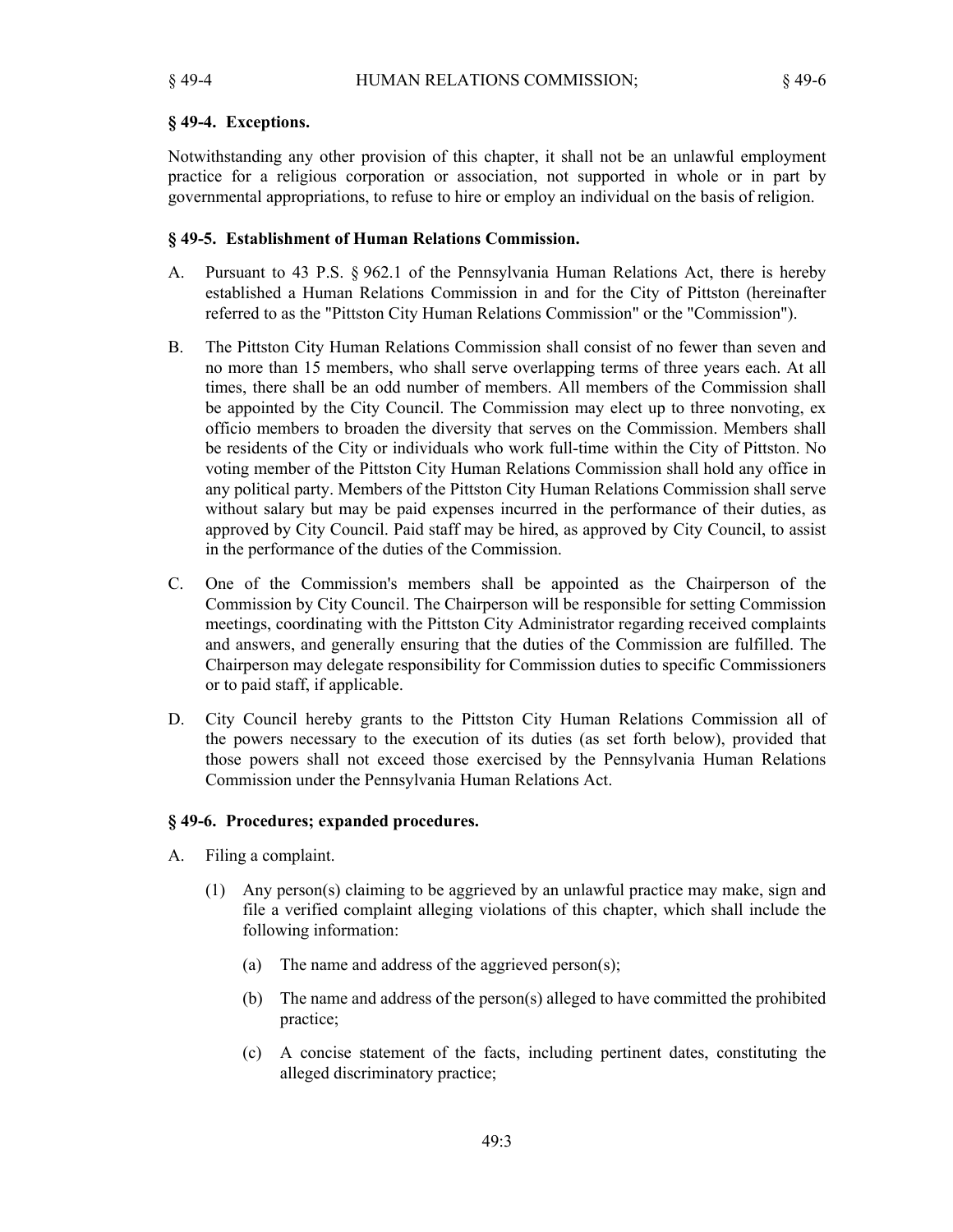#### § 49-6 PITTSTON CODE § 49-6

- (d) If applicable, the address and a description of the dwelling unit which is involved; and
- Such other information as may be required by the Pittston City Human Relations (e) Commission.
- Complaints may be filed in person at the City Administrator's office or by mailing (2) such complaints to the City Administrator's office or to the Chairperson of the Pittston City Human Relations Commission. All complaints must be received by the City Administrator's office or by the Pittston City Human Relations Commission within 180 days of the alleged act of discrimination to be considered timely.
- The City Administrator's office shall convey all original complaints received by that (3) office to the Chairperson of the Pittston City Human Relations Commission within 10 days of the office's receipt of such complaints.
- Notification and answer. B.
	- Within 30 days of its receipt of a complaint, the Pittston City Human Relations (1) Commission shall:
		- Send a copy of the complaint to the person(s) charged with a discriminatory (a) practice [the "respondent(s)"]; and
		- (b) Send a notice to the person(s) aggrieved, informing them that the complaint has been received. If the complaint alleges discrimination on a basis prescribed under federal or state law, the notice sent to the person(s) aggrieved shall also inform them of the right to file with the State Human Relations Commission and/or with the Federal Equal Employment Opportunity Commission.
	- The respondent(s) shall file a written verified answer to the complaint within 60 days (2) of receipt of the complaint. An answer to a complaint may be filed in the same manner as an original complaint. If the answer is filed with the City Administrator's office, it shall be conveyed by the City Administrator to the Chairperson of the Pittston City Human Relations Commission within 10 days of the City Administrator's office's receipt thereof. The Commission shall promptly send a copy of the answer to the person(s) aggrieved.
- Fact-finding conference. C.
	- After the answer has been received, the Commission shall, within 60 days, invite the (1) parties to voluntarily participate in a fact-finding conference concerning the dispute. The parties shall respond to the invitation to participate in a fact-finding conference within 30 days of being invited to participate.
	- (2) If the parties agree to participate in a fact-finding conference, the parties shall meet with a Commission member at a location mutually agreeable to the parties within 30 days of the agreement to participate. Each party will be invited at the fact-finding conference to present evidence and documents relevant to the complaint. The factfinding conference will not be a public event, and no record of the conference will be created, excepting the findings of fact detailed in Subsection C(3).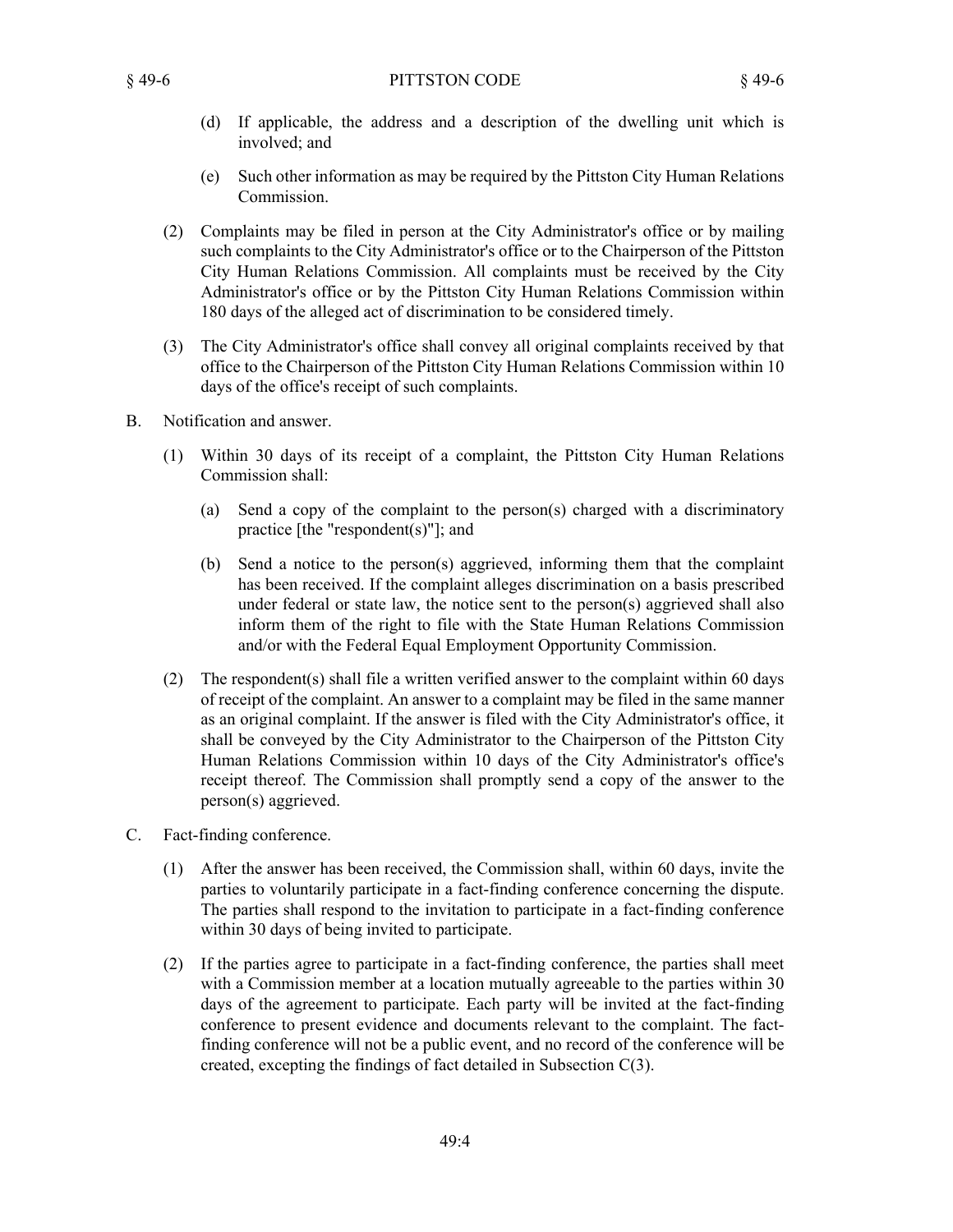- (3) The parties shall notify the Commission of whether the fact-finding conference resulted in a resolution of the complaint. In the event the complaint is resolved, the Commission shall notify the parties that the complaint has been dismissed. In the event the complaint is not resolved through the fact-finding conference, then the Commissioner, within 30 days, shall prepare findings of fact and a conclusion as to whether the Commissioner finds probable cause that an unlawful practice has occurred.
- Disposition of the complaint. Provided the Commission has not elected under Subsection E of this section to use expanded procedures, and if the complaint is not resolved through the fact-finding conference, the Commission shall, at the second Commission meeting following the fact-finding conference, consider the findings prepared by the Commissioner who conducted the fact-finding conference. The Commission shall accept or reject the findings by public vote. The Commission shall provide the parties with the findings of fact and conclusion, shall notify the parties of the outcome of the vote, and this notice shall also indicate that the person aggrieved has a right to pursue the matter in court by filing a lawsuit. D.
- Option of the Commission to elect for expanded procedures. The Commission shall have the authority to elect to adopt expanded procedures as set forth in Subsection F of this section, subject to approval by the Pittston City Council and appropriation of funding for such procedures. A majority of Commission members must vote in favor of adopting expanded procedures in order for such procedures to be adopted. In the event that such procedures are adopted, they must, while in effect, be applied to all complaints that are not resolved through a fact-finding conference. If the Commission has adopted expanded procedures, it may also, by majority vote and in its sole discretion, eliminate such procedures. E.
- Expanded procedures. F.
	- Dismissal or nondismissal of the complaint. If the fact-finding conference was (1) successful in resolving the complaint, the Commission shall follow the procedures set forth in Subsection C(3) of this section for dismissing the complaint. If the factfinding conference was not successful in resolving the complaint, the Commission shall not dismiss the complaint but shall instead undertake the procedures set out in Subsection F(2) through (7) of this section.
	- (2) Investigation. The Commission shall, in a timely fashion, investigate the allegations of discrimination set forth in the complaint. The Commission may, in the conduct of such investigation, issue subpoenas to any person charged with an unlawful practice to furnish information, records or other documents, or to give sworn testimony, as necessary to assist in its investigation.
	- Finding of no cause. If it shall be determined after the Commission's investigation (3) that there is no basis for the allegations of the complaint, the Commission shall cause to be issued and served upon the parties written notice of such determination. This notice shall inform the person aggrieved that he/she has the right to pursue the matter in court by filing a lawsuit.
	- Conciliation. If the Commission, after investigation, determines that probable cause (4) exists for the allegations of the complaint, the Commission shall immediately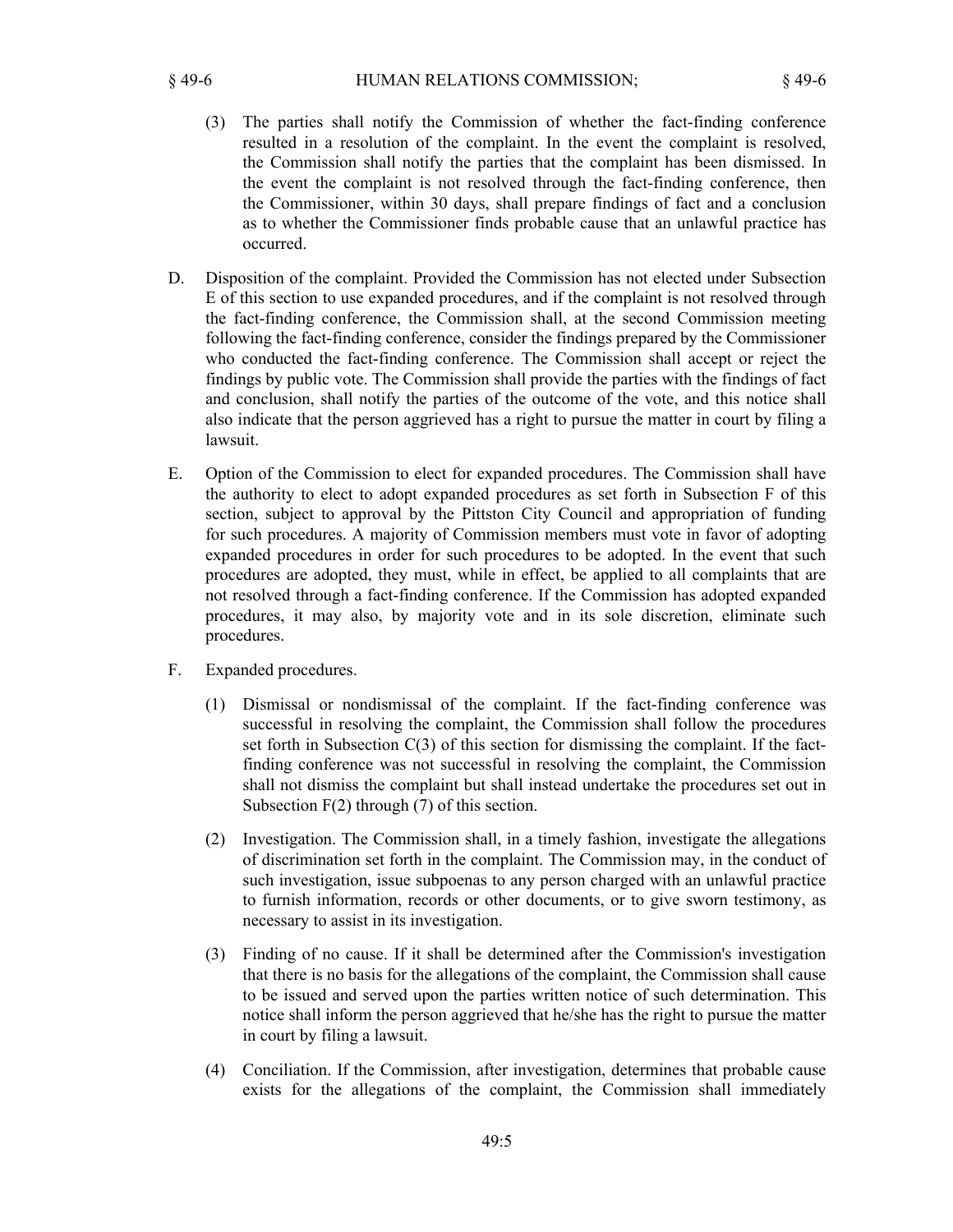endeavor to eliminate the unlawful practice complained of by persuasion, conference and conciliation.

- (5) Public hearing.
	- (a) If the Commission, in its discretion, finds it is not possible to eliminate the unlawful practices by persuasion, conference or conciliation, the Commission shall cause to be issued and served a written notice, together with a copy of the complaint, which informs the respondent that the respondent must answer the charges of such complaint at a hearing before the Commission at a time and place to be specified in such notice.
	- The Commission may designate one or more of its members to preside at such a (b) hearing or it may, at its election, conduct such hearing en banc.
	- At the public hearing, the case in support of the complaint shall be presented (c) to the Commission by pro bono counsel, or by Commission staff. The case in support of the complaint may instead be presented by the complainant's attorney, if the complainant is represented. Both the complainant and the respondent may appear at the hearing with or without counsel and provide testimony. In addition, both the complainant and the respondent may introduce the testimony of additional witnesses and may submit documentary evidence. The Commission and the parties shall not be bound by the strict rules of evidence at the hearing.
- Findings. If upon all the evidence at the hearing the Commission shall find that a (6) respondent has engaged in or is engaging in any unlawful discriminatory practice as defined in this chapter, the Commission shall state its findings of fact and shall issue and cause to be served on such respondent an order requiring such respondent to cease and desist from such unlawful discriminatory practice and to take such additional action as the Commission deems appropriate. The Commission shall have the authority to order any remedies available to the Pennsylvania Human Relations Commission under the Pennsylvania Human Relations Act.
- Finding of no discrimination. If upon all the evidence the Commission shall find that a (7) respondent has not engaged in any unlawful discriminatory practice, the Commission shall state its findings of fact and shall issue and cause to be served on the parties an order dismissing the complaint as to such respondent.

## **§ 49-7. Private right of action; remedies.**

- Any person(s) aggrieved by a violation of this chapter shall have a right of action in the Luzerne County Court of Common Pleas or any other court of competent jurisdiction and may recover for each violation the following remedies: A.
	- Back pay, front pay and other actual damages, as those remedies are defined in the (1) Pennsylvania Human Relations Act and case law interpreting the same;
	- (2) Emotional distress damages;
	- (3) Exemplary damages;
	- (4) Reasonable attorneys' fees and court costs; and